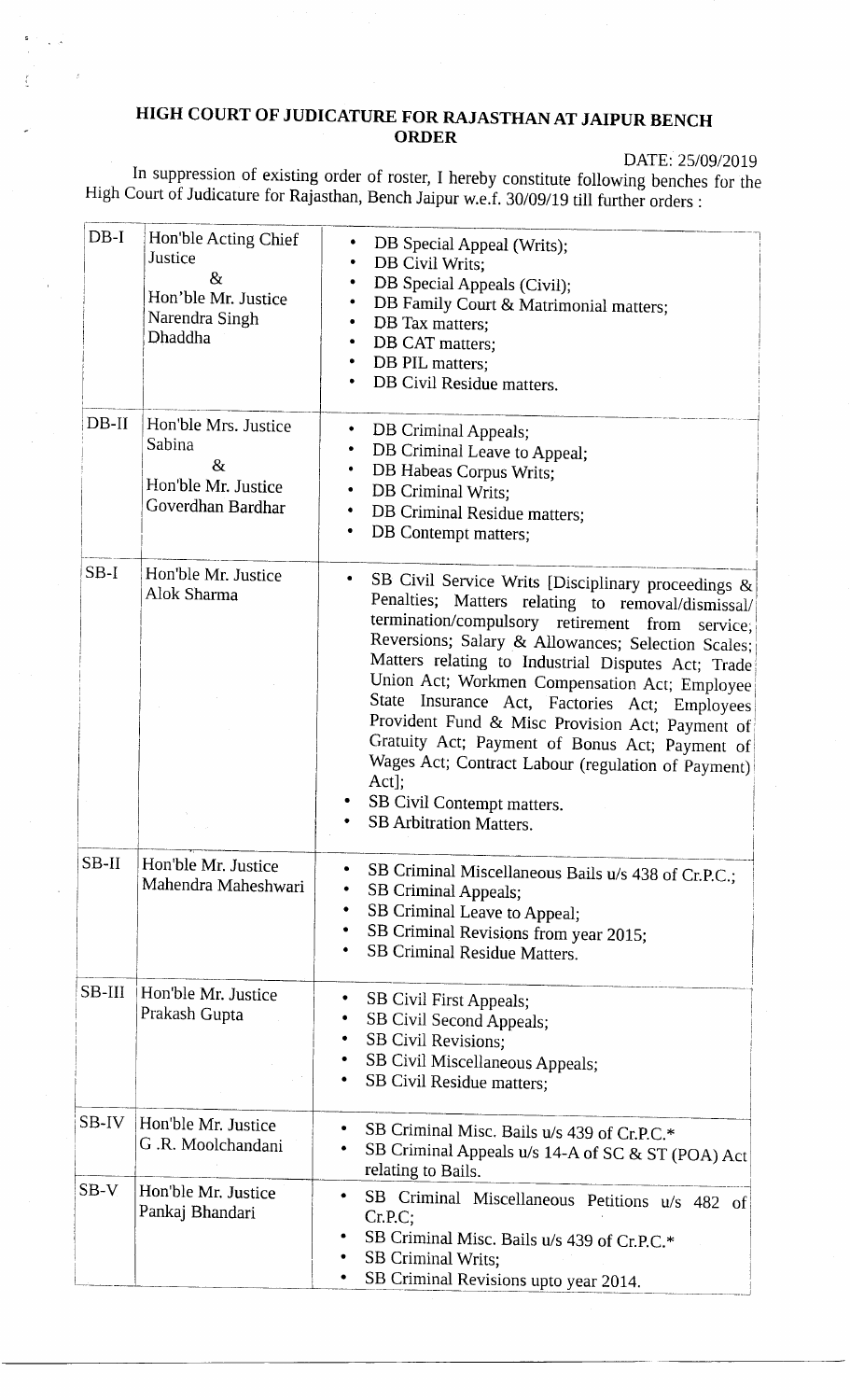| SB-VI         | Hon'ble Mr. Justice<br>S. P. Sharma            | SB Civil Service Writs [Matters relating<br>to<br>recruitment; reservation in service; regularization and<br>absorption of employees; Promotions; Seniority;<br>Transfer; Pension matters; Retirement benefits;<br>Voluntary retirements and all residue matters];<br>Company matters. |
|---------------|------------------------------------------------|----------------------------------------------------------------------------------------------------------------------------------------------------------------------------------------------------------------------------------------------------------------------------------------|
|               | SB-VII Hon'ble Mr. Justice<br>Ashok Kumar Gaur | SB Civil Misc. Writs from year 2018.<br>SB Civil Sales Tax Revisions.                                                                                                                                                                                                                  |
| $SB-$<br>VIII | Hon'ble Mr. Justice<br><b>Inderjeet Singh</b>  | $\bullet$<br>SB Civil Misc. Writs upto year 2017.                                                                                                                                                                                                                                      |

\* Bail applications to be shared by SB-IV & sB-v, assigned as per directions of the Acting Chief Jusrice.

## ACTING CHIEF JUSTICE